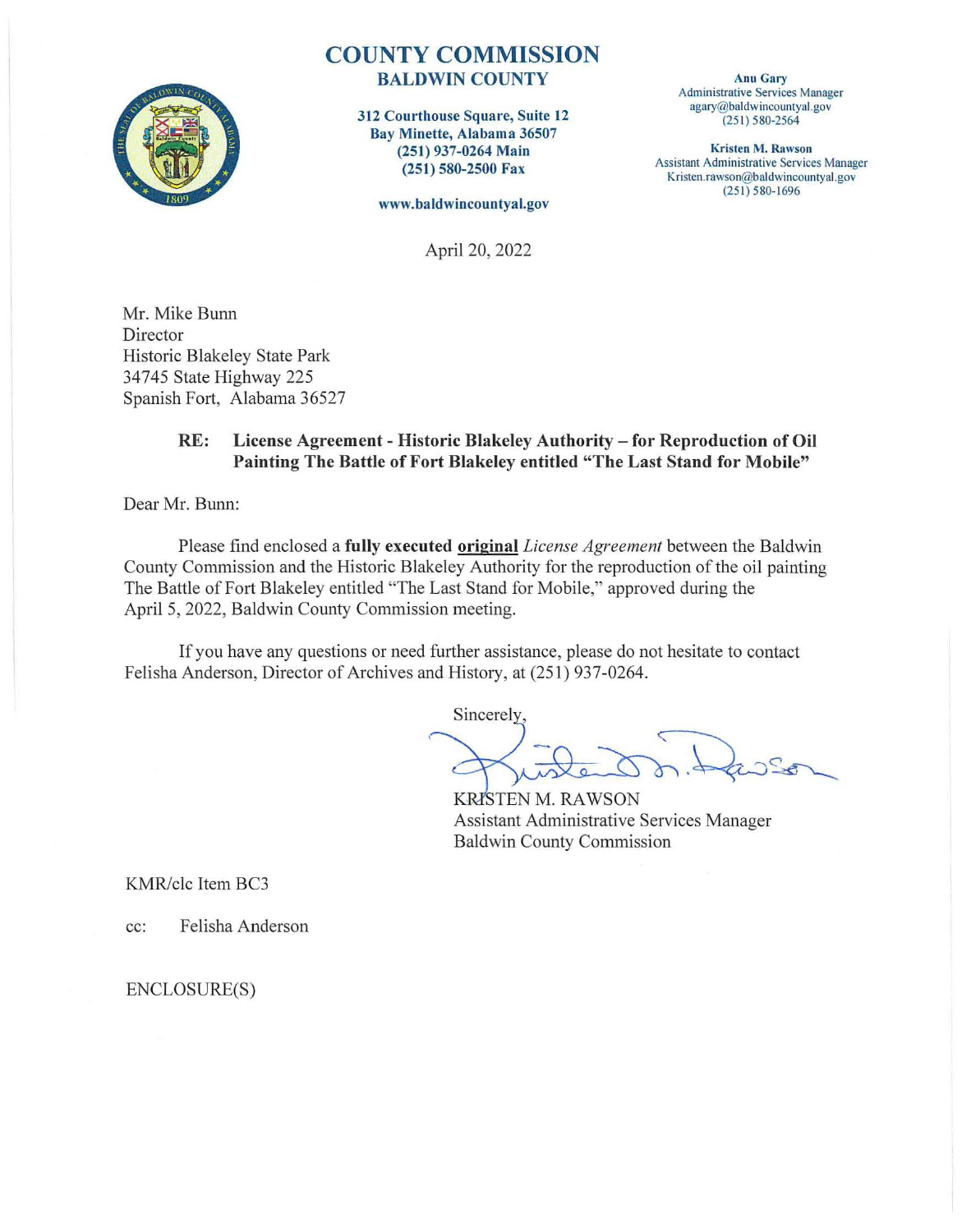STATE OF ALABAMA )

# STATE OF ALABAMA )<br>COUNTY OF BALDWIN )



### **LICENSE AGREEMENT BETWEEN THE BALDWIN COUNTY COMMISSION AND THE HISTORIC BLAKELEY AUTHORITY FOR THE REPRODUCTION OF OIL PAINTING "THE BATTLE OF FORT BLAKELEY"**

This is a License Agreement, commencing on April 21, 2022, between the Baldwin County Commission (the "Licensor") and the Historic Blakeley Authority (the "Licensee") for the reproduction of the oil painting "The Last Stand for Mobile."

WHEREAS, the Licensor is the owner and copyright owner of an oil painting work of art entitled "The Last Stand for Mobile" (the Work);

WHEREAS, Licensee desires to reproduce and sell reproductions of the Work, as further described below;

WHEREAS, Licensor wishes the Work to be reproduced and sold, as set out in Paragraph 1, below; and,

WHEREAS, Licensor is willing to allow the reproduction and use of the Work through this licensing agreement.

NOW, THEREFORE, in consideration of the wishes recited above and of the mutual promises and agreements hereinafter set forth, and for other good and valuable consideration, the receipt and sufficiency of which are hereby acknowledged by Licensor and Licensee, the patties agree as follows:

#### 1. **License.**

a. Licensor grants Licensee a nonexclusive, nontransferable, license to reproduce the Work and to:

i. Sell any reproductions in the regular course of Licensee's business, either as a standalone print or as affixed to other souvenir items sold by Licensee;

ii. Use any reproductions as a public or private display in any building or premises owned, leased, or authorized by Licensee;

iii. Use any reproductions of the Work in any works published by Licensee or in works published by others on Licensee's behalf, or in works commissioned or licensed by Licensee;

iv. In Licensee's activities described in (i), (ii), and (iii), above, to make copies in any medium, whether print, photographic, film/video, electronic, online and Internet based, computer chip, any computer element, or in any medium now known or introduced in the future.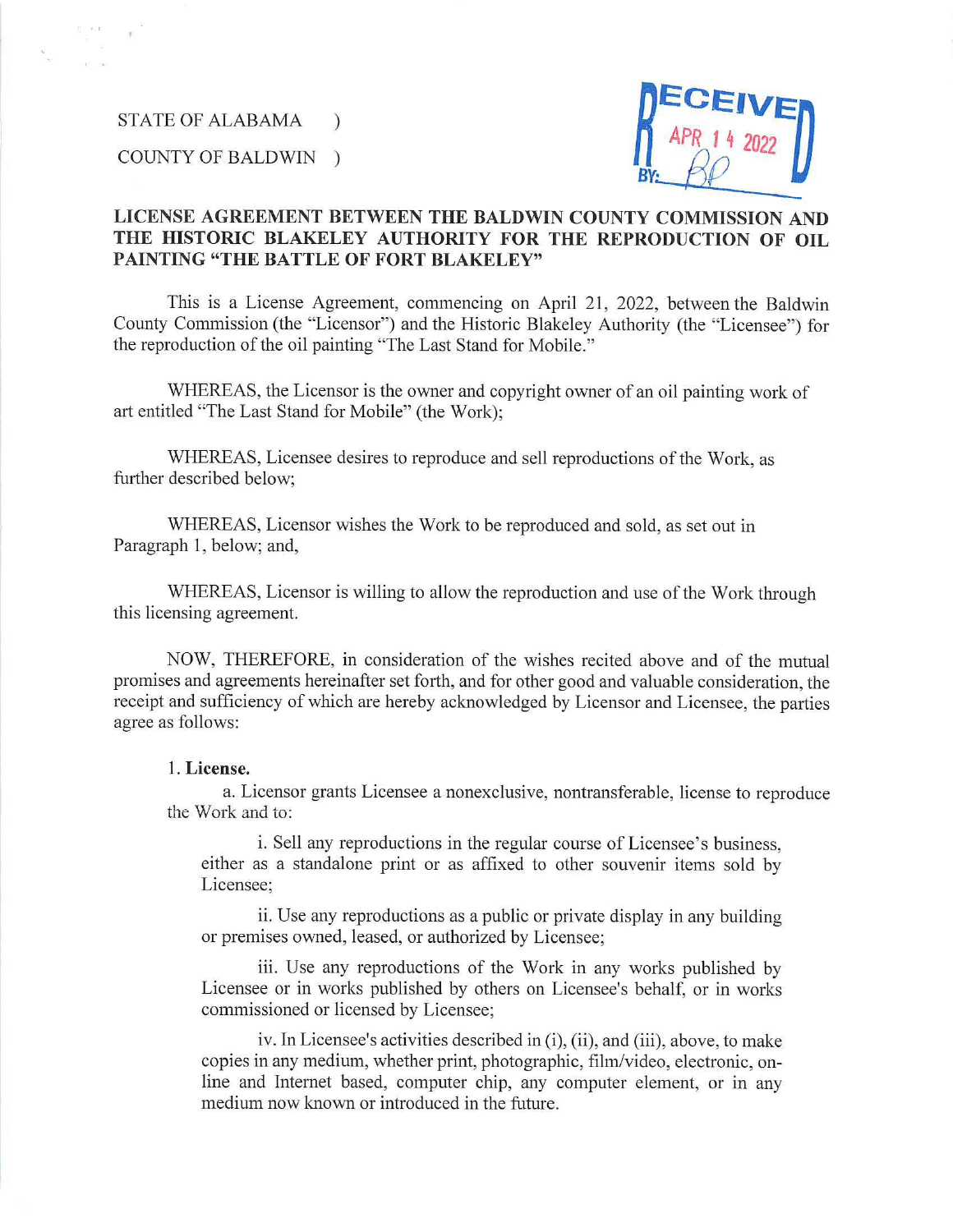2. **Acknowledgment.** Licensee acknowledges that Licensor is the lawful owner of the Work and of all attendant intellectual property rights associated with the Work and agrees to take no action inconsistent with Licensor's ownership that would subject Licensor to claims by third patties or potential loss of its ownership, or that would otherwise impair the value of the Work.

 $\sim 10^{-10}$ 

 $\label{eq:3.1} \begin{array}{ccccc} \mathcal{O} & \mathcal{O} & \mathcal{O} & \mathcal{O} \end{array}$ 

 $\frac{2}{\pi}$ 

3. **License Fee.** Licensee shall pay to Licensor, as a fee for use of the Work as described herein for one year from the date of commencement, the sum of \$100.00, and Licensor acknowledges receipt of this payment.

**4. Request for Accounting and Information.** Licensee shall, within fomteen (14) days of request by Licensor, furnish to Licensor (i) a written accounting of the sales for all products featuring the Work and (ii) an itemization of how Licensee has used the Work unrelated to sales including, without limitation, as a display on Licensee's premises, in publications not for sale, in correspondences, and for events. The accounting will identify any and all products featuring the work, the sale prices for each product, the number of sales of each product, and gross profits for all products featuring the work.

5. Best efforts. Licensor and Licensee agree to use their best efforts and cooperate in the performance of this Agreement so that its purposes may be successfully carried out.

6. **Term and Termination.** This Agreement shall commence on April 21, 2022, and shall continue for one calendar year from the date of commencement. Termination of this License shall mean only that Licensee shall have no right, after the end of the one-year period of notice, to make any new copies of the Work. Licensee may continue to use copies of the work already made and in existence pursuant to subparagraphs 1 (a) (i), (ii), (iii), and (iv), above, after the one-year period of this Agreement.

7. **Successors and Assigns.** This Agreement shall be binding on the parties, and on their successors and assigns, without regard to whether it is expressly acknowledged in any instrument of succession or assignment.

8. **Notices.** Notices required by this Agreement shall be in writing and shall be delivered by personal delivery, by U.S. mail, by email, or by overnight courier such as Federal Express. A request for the accounting and information as described in Paragraph 4, above, may be given in a writing signed by Licensor or in an email from Licensor's representative.

9. **Governing Law.** This Agreement shall be governed in all respects under the laws of the State of Alabama. For any disputes arising from this Agreement, venue shall be proper in the circuit or district comts of Baldwin County, State of Alabama.

10. **Amendment.** This Agreement constitutes the entire agreement between the patties and supersedes all prior writings or oral agreements. This Agreement may be amended only by a writing clearly setting forth the amendments and signed by both parties.

IN WITNESS WHEREOF, the parties hereto have caused the Agreement to be executed by those officers, officials and persons thereunto duly authorized, on the dates and as follows: